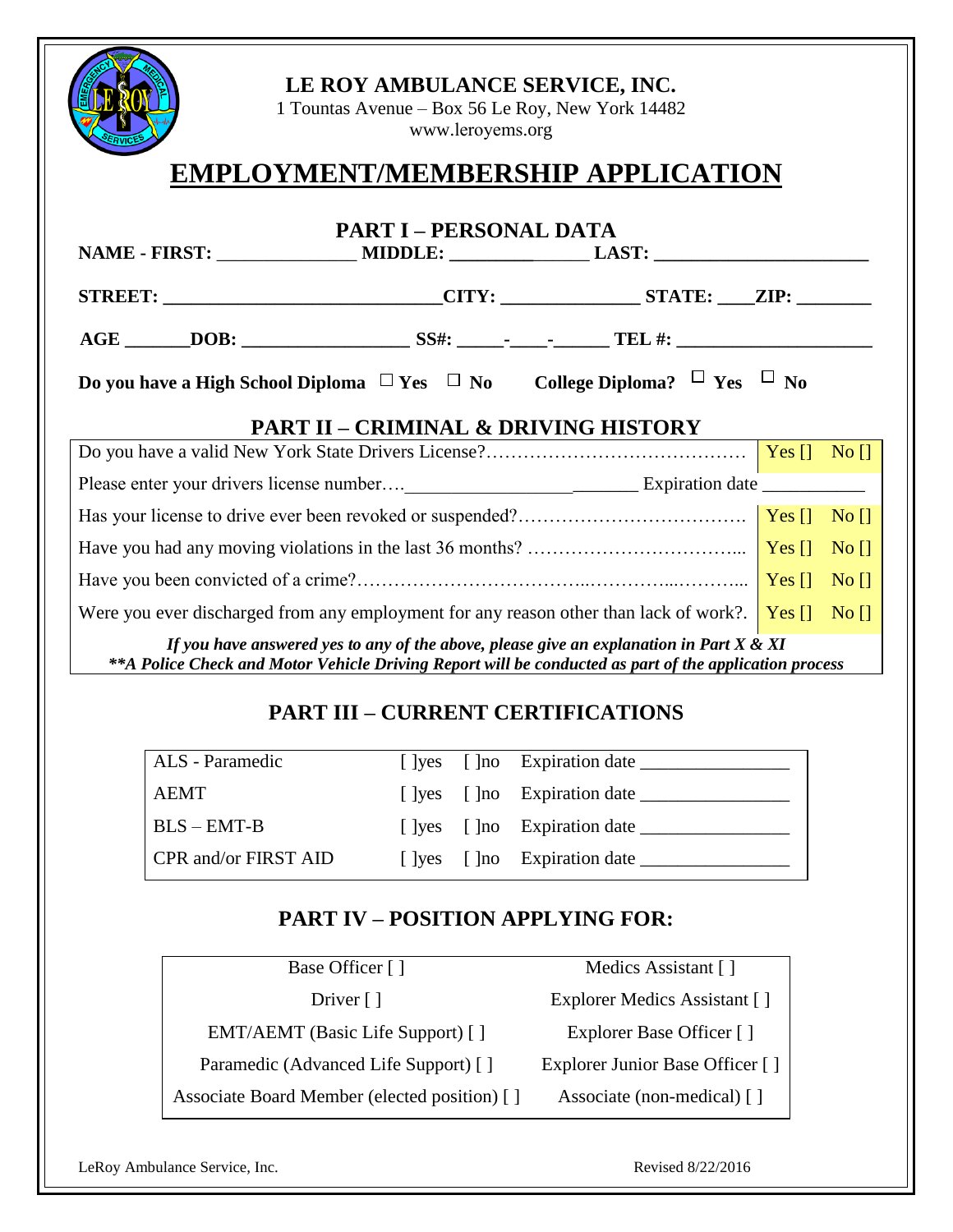## **PART V – PRESENT EMPLOYMENT STATUS**

|                                                 | Yes[] No [] |  |
|-------------------------------------------------|-------------|--|
| If yes, please give employers name and address: |             |  |
|                                                 |             |  |
|                                                 |             |  |

# **PART VI - EDUCATION**

| <b>NAME OF SCHOOL</b> | <b>DATES</b> | <b>MAJOR/PROGRAM</b> | <b>DEGREE RECIEVED</b> |
|-----------------------|--------------|----------------------|------------------------|
|                       |              |                      |                        |
|                       |              |                      |                        |
|                       |              |                      |                        |
|                       |              |                      |                        |
|                       |              |                      |                        |
|                       |              |                      |                        |

**PLEASE NOTE:** If false information is submitted, this application will be rejected by the Board of Directors.

# **PART VII – MEDICAL APPROVAL**

Personal Physician: \_\_\_\_\_\_\_\_\_\_\_\_\_\_\_\_\_\_\_\_\_\_\_\_\_\_\_\_\_\_\_\_\_\_ Phone: \_\_\_\_\_\_\_\_\_\_\_\_\_\_\_\_\_\_\_\_\_\_\_\_\_\_\_\_ Street: \_\_\_\_\_\_\_\_\_\_\_\_\_\_\_\_\_\_\_\_\_\_\_\_\_\_ Town/City \_\_\_\_\_\_\_\_\_\_\_\_\_\_\_\_\_\_\_\_\_\_\_\_\_\_\_\_ Zip \_\_\_\_\_\_\_\_\_\_\_ I have duly examined \_\_\_\_\_\_\_\_\_\_\_\_\_\_\_\_\_\_\_\_\_\_\_\_\_\_\_\_ for the purposes of his/her being accepted in the LeRoy Ambulance Service, Inc. and hereby state that it is my medical opinion that the applicant named above **is [ ] is not [ ]** (please check one) medically suitable and physically capable to serve in the LeRoy Ambulance Corp. Signed M.D.

**Applicant note: The Doctor's Signature is required for this application prior to being accepted.**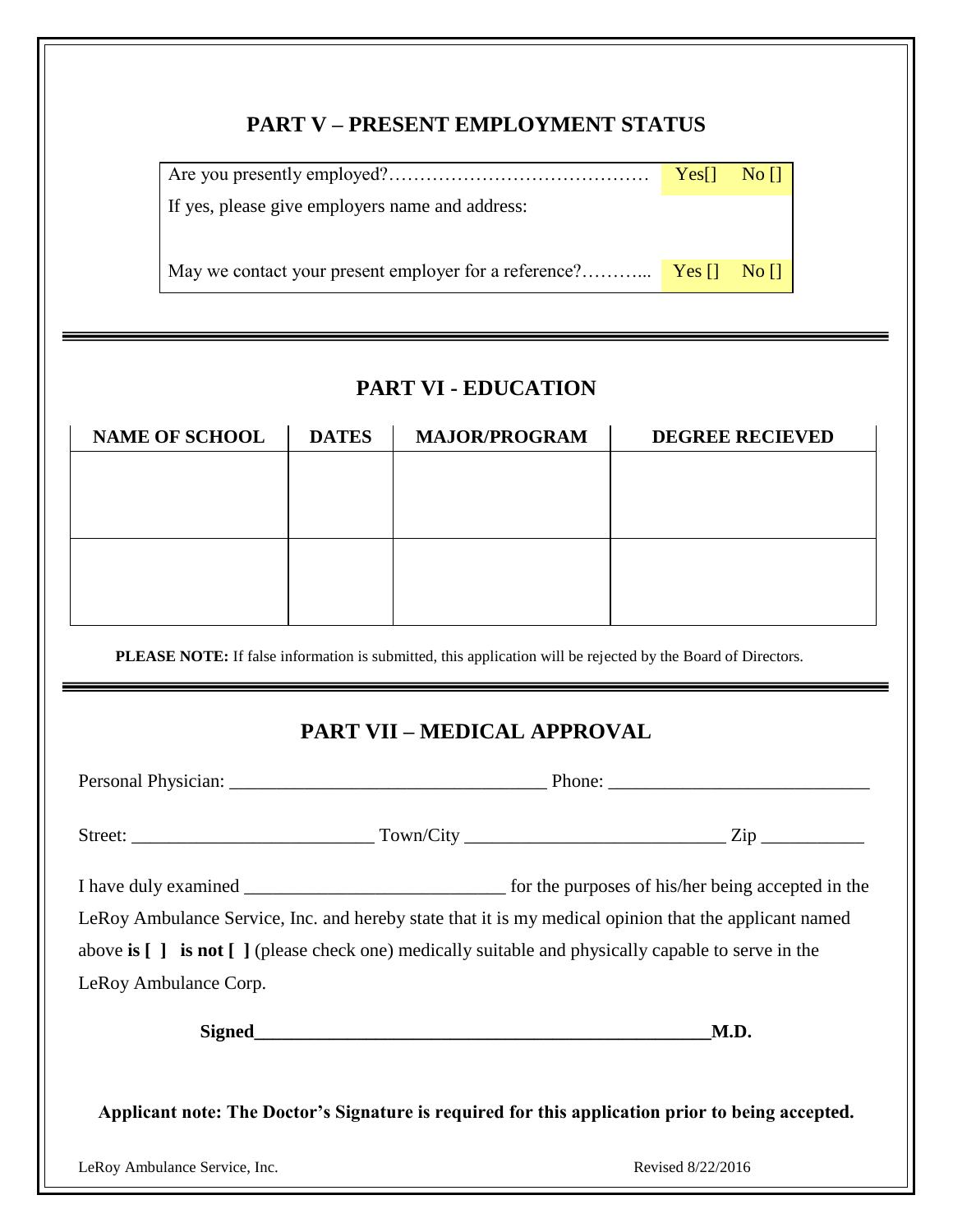# **PART VIII – EMPLOYMENT HISTORY**

| <b>EMPLOYER</b>                 | <b>DUTIES PERFORMED</b> |
|---------------------------------|-------------------------|
|                                 |                         |
|                                 |                         |
|                                 |                         |
| Telephone Number:               |                         |
|                                 |                         |
|                                 |                         |
| Street:                         |                         |
|                                 |                         |
| Telephone Number: _____________ |                         |
| Dates:                          |                         |
|                                 |                         |
|                                 |                         |
|                                 |                         |
| Telephone Number: _____________ |                         |
|                                 |                         |

#### **PART IX – CHARACTER REFERENCES (PLEASE DO NOT WRITE IN THIS COLUMN)**

| <b>REFERENCE</b>                              | <b>COMMENTS</b> |
|-----------------------------------------------|-----------------|
|                                               |                 |
| Street:                                       |                 |
|                                               |                 |
| Telephone Number:                             |                 |
|                                               |                 |
|                                               |                 |
|                                               |                 |
| Telephone Number:                             |                 |
| Town/City:<br>Telephone Number: _____________ |                 |

LeRoy Ambulance Service, Inc. **Revised 8/22/2016**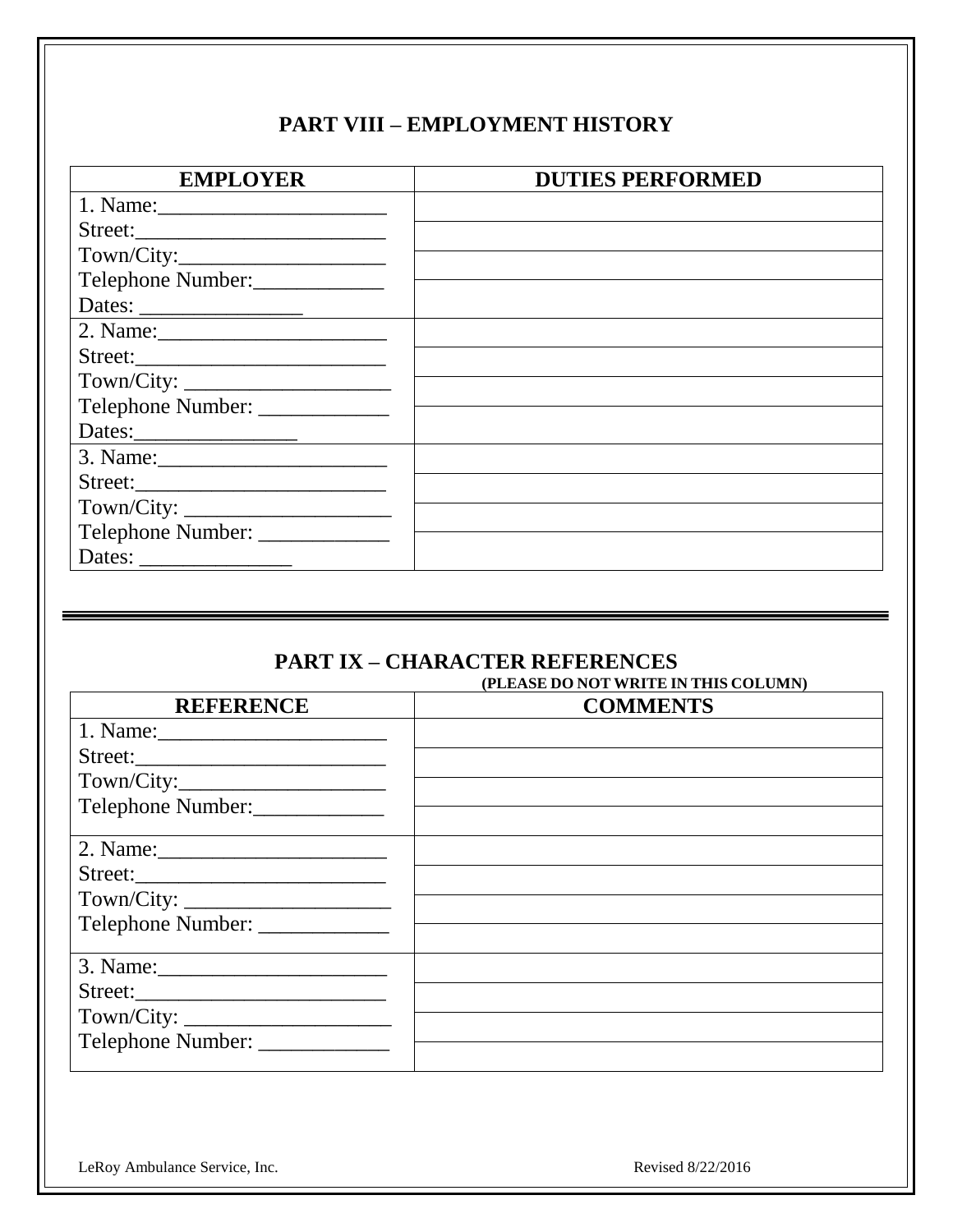**PLEASE NOTE:** If false information is submitted, this application will be rejected by the Board of Directors.

## **PART X – CRIMINAL & DRIVING HISTORY (SECTION II)**

#### **Please list all Traffic/Criminal activity and accidents within the last 36 months and DWI/DWAI within the last ten (10) years below***:*

| <b>DATE</b> | OFFENSE/ACCIDENT | <b>DISPOSITION</b> |
|-------------|------------------|--------------------|
|             |                  |                    |
|             |                  |                    |
|             |                  |                    |
|             |                  |                    |
|             |                  |                    |
|             |                  |                    |
|             |                  |                    |

# **PART XI – ADDITIONAL INFORMATION**

| LeRoy Ambulance Service, Inc. | Revised 8/22/2016 |
|-------------------------------|-------------------|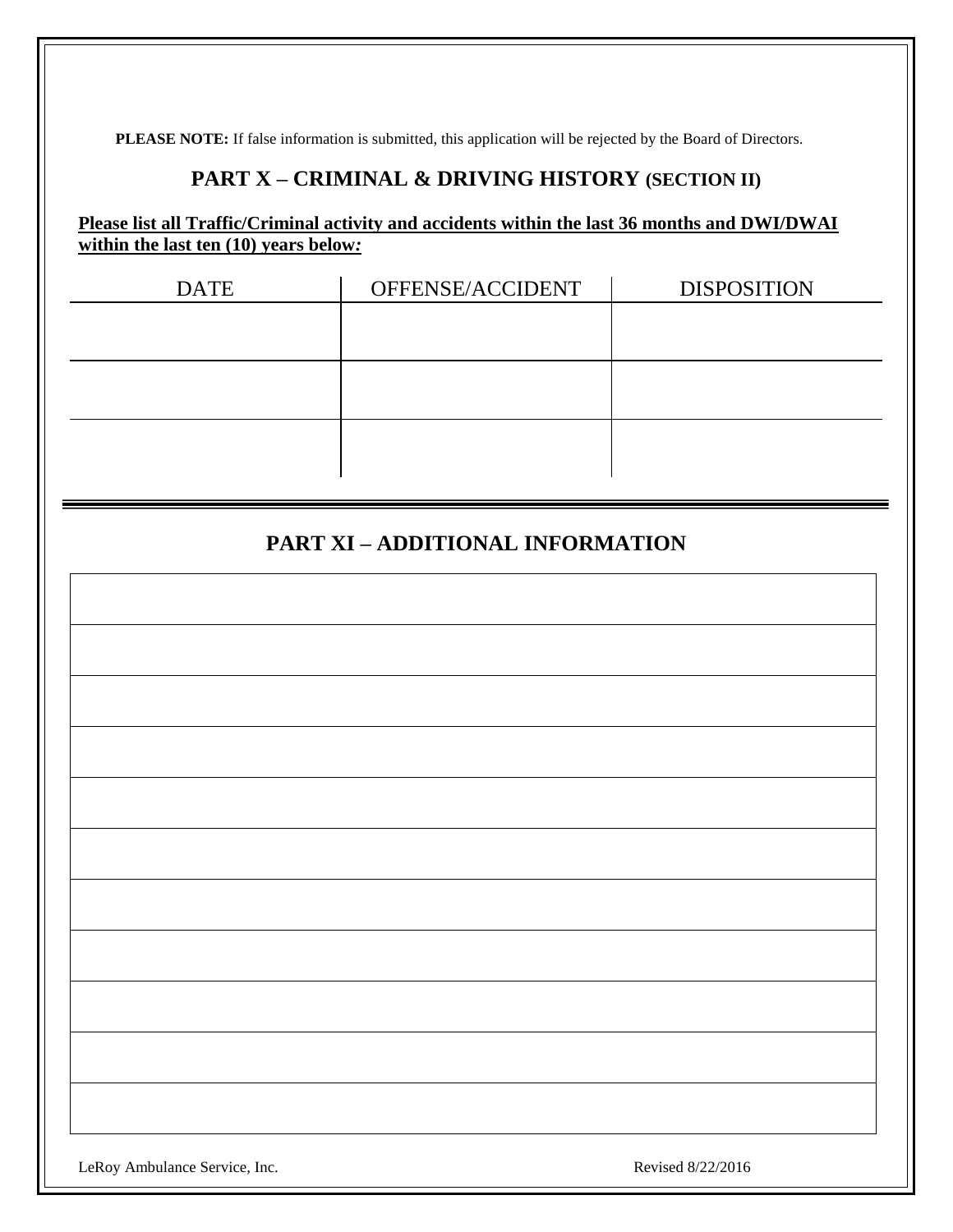# **PART XII – MVR AUTHORIZATION**



**LEROY AMBULANCE SERVICE, INC.** 1 Tountas Avenue – Box 56 LeRoy, New York 14482 info@leroyems.org

## **FEDERAL DRIVER PRIVACY PROTECTION ACT**

### AUTHORIZATION TO OBTAIN MOTOR VEHICLE RECORD

I,\_\_\_\_\_\_\_\_\_\_\_\_\_\_\_\_\_\_\_\_\_\_\_\_\_authorize LeRoy Ambulance Service, Inc. to obtain my Motor Vehicle Record from Tomkins Insurance Agency. I understand that this record may contain personal information including but not limited to child support payments and/or alimony payments as well as information on driver violations and accidents.

In addition to this initial request, as long as I am a volunteer or employee of the above stated firm, I further authorize any/all additional requests for my Motor Vehicle Record be submitted and reviewed as needed for the sole purpose of my continued evaluation and eligibility standards under the State and Federal regulatory compliance standards.

\_\_\_\_\_\_\_\_\_\_\_\_\_\_\_\_\_\_\_\_\_\_\_\_\_\_\_\_\_\_\_\_\_\_\_\_ \_\_\_\_\_\_\_\_\_\_\_\_\_\_\_\_\_\_\_\_\_\_\_\_\_\_\_\_\_\_\_\_\_\_\_\_

(SIGNATURE OF APPLICANT) (DATE)

\_\_\_\_\_\_\_\_\_\_\_\_\_\_\_\_\_\_\_\_\_\_\_\_\_\_\_\_\_\_\_\_\_\_\_\_ \_\_\_\_\_\_\_\_\_\_\_\_\_\_\_\_\_\_\_\_\_\_\_\_\_\_\_\_\_\_\_\_\_\_\_\_ (STREET ADDRESS) (CITY, STATE & ZIP CODE)

(SOCIAL SECURITY NUMBER) (DATE OF BIRTH)

\_\_\_\_\_\_\_\_\_\_\_\_\_\_\_\_\_\_\_\_\_\_\_\_\_\_\_\_\_\_\_\_\_\_\_\_ \_\_\_\_\_\_\_\_\_\_\_\_\_\_\_\_\_\_\_\_\_\_\_\_\_\_\_\_\_\_\_\_\_\_\_\_

(DRIVERS LICENSE NUMBER) (LICENSED STATE)

\_\_\_\_\_\_\_\_\_\_\_\_\_\_\_\_\_\_\_\_\_\_\_\_\_\_\_\_\_\_\_\_\_\_\_\_ \_\_\_\_\_\_\_\_\_\_\_\_\_\_\_\_\_\_\_\_\_\_\_\_\_\_\_\_\_\_\_\_\_\_\_\_

LeRoy Ambulance Service, Inc. **Example 2018** 22/2016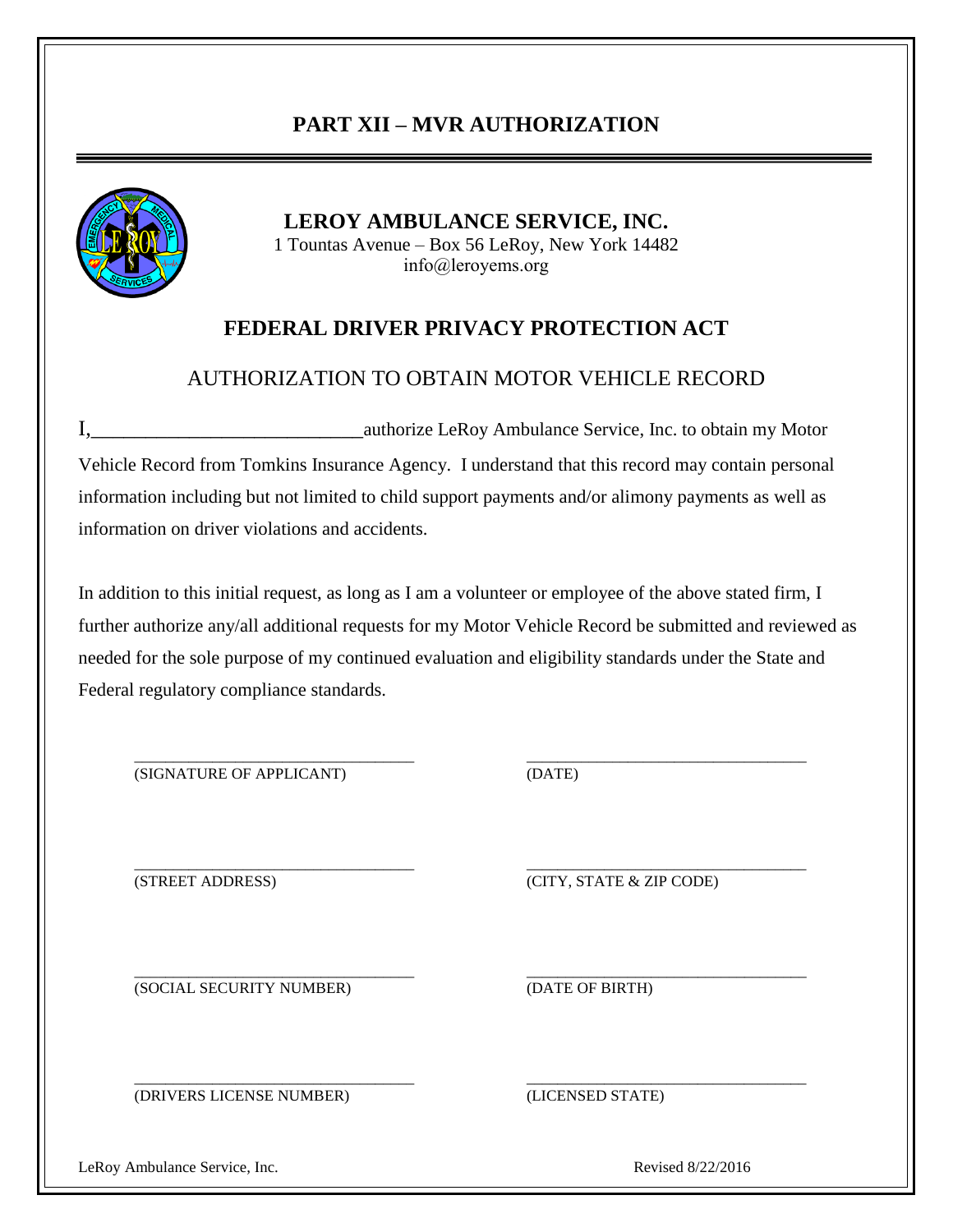### **PART XIII – AUTHORIZATION FOR RELEASE OF INFORMATION**



### **LEROY AMBULANCE SERVICE, INC.**

1 Tountas Avenue – Box 56 LeRoy, New York 14482 info@leroyems.org

I, \_\_\_\_\_\_\_\_\_\_\_\_\_\_\_\_\_\_\_\_\_\_\_\_\_\_\_\_\_, authorize LeRoy Ambulance Service, Inc. to perform a background check including State Criminal Bureau and National Criminal File. I give LeRoy Ambulance Service, Inc. the right to secure additional information about me, if employment/membership related. I hereby release liability from LeRoy Ambulance Service, Inc. and its representatives for seeking such information, and all other persons, corporations or organizations for furnishing such information.

(NAME)

(ADDRESS)

(CITY, STATE & ZIP CODE)

\_\_\_\_\_\_\_\_\_\_\_\_\_\_\_\_\_\_\_\_\_\_\_\_\_\_\_\_\_\_

\_\_\_\_\_\_\_\_\_\_\_\_\_\_\_\_\_\_\_\_\_\_\_\_\_\_\_\_\_\_

\_\_\_\_\_\_\_\_\_\_\_\_\_\_\_\_\_\_\_\_\_\_\_\_\_\_\_\_\_\_

\_\_\_\_\_\_\_\_\_\_\_\_\_\_\_\_\_\_\_\_\_\_\_\_\_\_\_\_\_\_

\_\_\_\_\_\_\_\_\_\_\_\_\_\_\_\_\_\_\_\_\_\_\_\_\_\_\_\_\_\_

(PHONE NUMBER)

(DATE)

LeRoy Ambulance Service, Inc. **Example 2018** 22/2016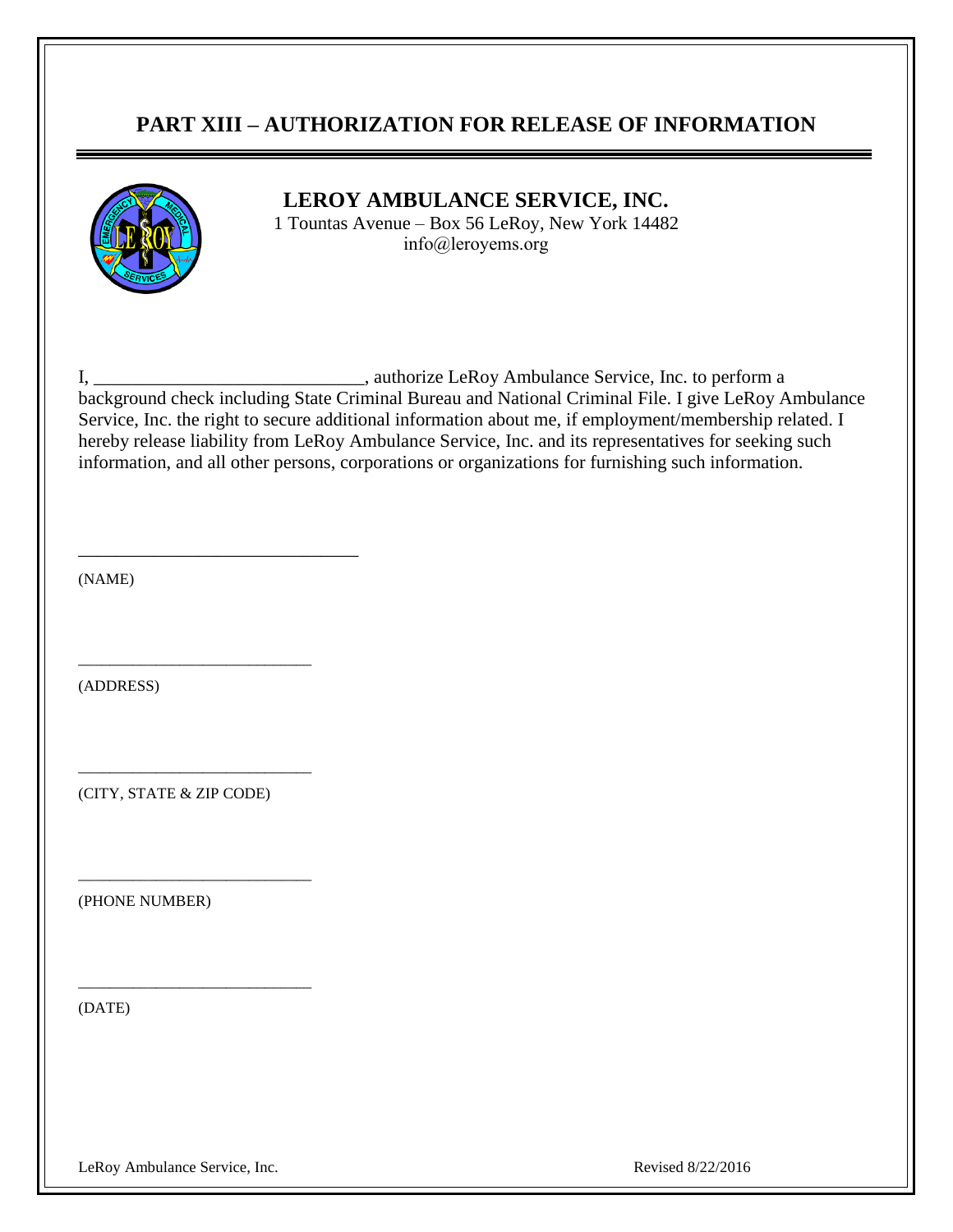## **PART XV – NOTICE TO APPLICANT**



#### **LEROY AMBULANCE SERVICE, INC.**

1 Tountas Avenue – Box 56 LeRoy, New York 14482 info@leroyems.org

## **NOTICE TO APPLICANT**

# **LEROY AMBULANCE IS A DRUG FREE WORKPLACE. ALL APLICANTS & ACTIVE EMPLOYEES ARE SUBJECT TO SUBSTANCE ABUSE TESTING AS A CONDITION OF HIRING AND CONTINUED MEMBERSHIP. THIS IS FOR ALL SAFETY SENSITIVE EMPLOYEES COVERED UNDER THE FAA REGULATION 14 CFR PART 121, 135 AND 49 CFR PART 40.**

It is understood and agreed that any misrepresentation by me in this application will be sufficient cause for cancellation of this employment/membership application and/or termination of employment/membership from LeRoy Ambulance Service, Inc. Furthermore, I understand that just as I am free to resign at any time, LeRoy Ambulance Service, Inc. reserves the right to terminate my employment/membership at any time, with or without cause and without prior notice.

I understand that as a condition of continuous employment/membership, I am subject to taking drug and alcohol tests, when given in accordance with company policy and procedures and that refusal to take drug and alcohol tests will be grounds for immediate termination of employment/membership.

I give LeRoy Ambulance Service, Inc. the right to investigate all references and to secure additional information about me, if employment/membership related. I hereby release liability from LeRoy Ambulance Service, Inc. and its representatives for seeking such information, and all other persons, corporations or organizations for furnishing such information.

LeRoy Ambulance Service, Inc. is an equal opportunity employer. LeRoy Ambulance Service, Inc. does not discriminate in membership/employment and no question on this application is used for the purpose or limiting or excluding any applicant's consideration for employment/membership on a basis prohibited by local, state or federal law. All applicants will be considered for employment/membership equally, without regard to their race, color, sex, sexual orientation, religion, national origin, veteran status or disability as provided in the Americans with Disabilities Act.

This employment/membership application is current for only 90 days. After 90 days, if I have not heard from LeRoy Ambulance Service, Inc. and still wish to be considered for employment/membership, it will be necessary for me to fill out a new application. Receipt of this application does not imply that the applicant with be approved for employment/membership by the Board of Directors.

| <b>Signature of Applicant:</b> |  | Date: |
|--------------------------------|--|-------|
|                                |  |       |

LeRoy Ambulance Service, Inc. 2008 2012 2016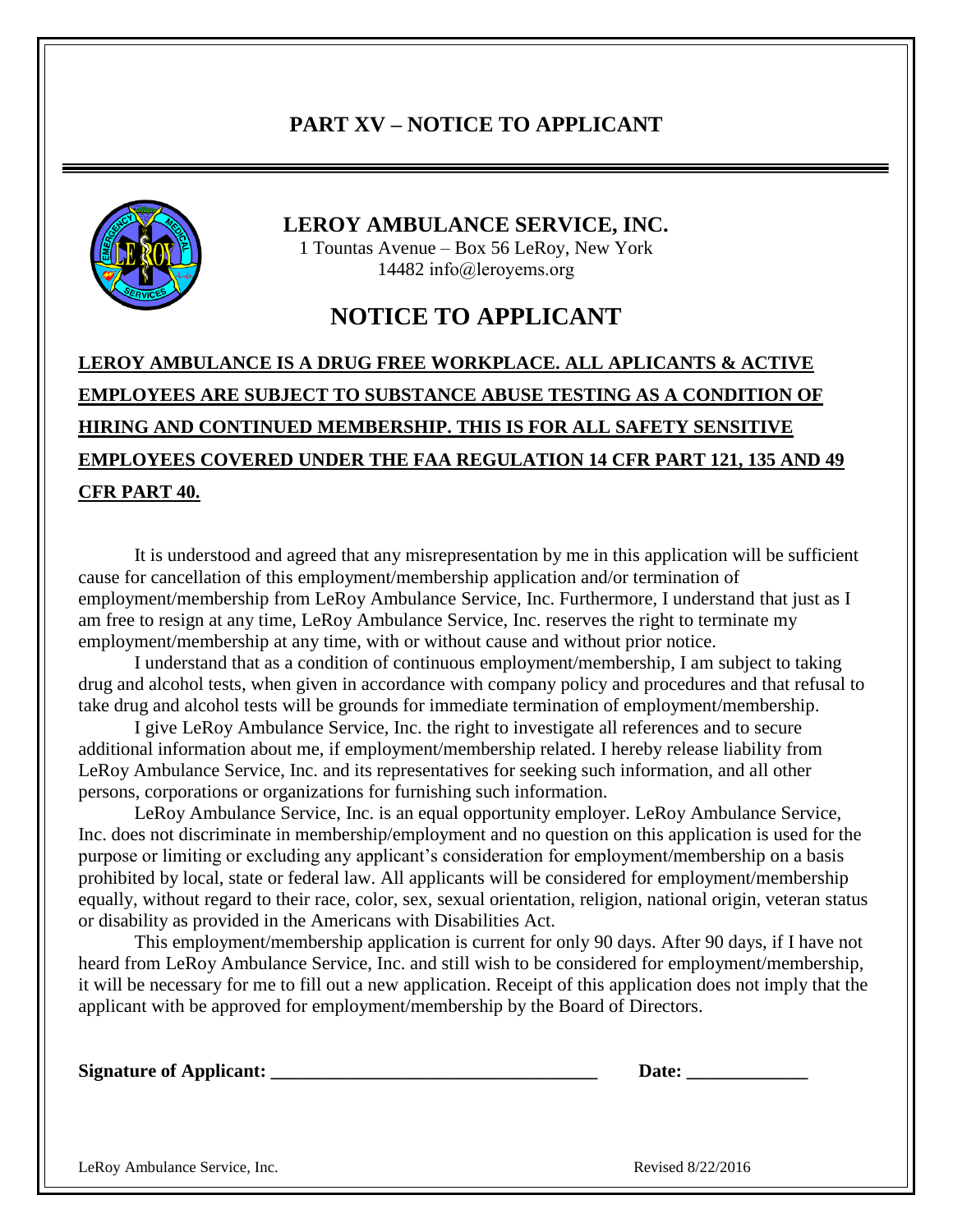### **(PLEASE DO NOT WRITE ON THIS PAGE)**

# **PART XV – SCREENING PROCESS**

# **Date of Screening: \_\_\_\_\_\_\_\_\_\_\_\_\_\_**

| <b>COMMENTS</b> |
|-----------------|
|                 |
|                 |
|                 |
|                 |
|                 |

# **BOARD MEMBER APPROVAL**

| <b>BOARD MEMBER</b> | <b>BOARD MEMBER</b> | <b>BOARD MEMBER</b> |
|---------------------|---------------------|---------------------|
|                     |                     |                     |
|                     |                     |                     |
|                     |                     |                     |
|                     |                     |                     |
|                     |                     |                     |

# **NEW APPLICANTS PLEASE NOTE:**

Please bring the following, if you have them, to the Screening Committee meeting: Certifications in CPR, first aid or any other medical certifications, immunizations and drivers licenses.